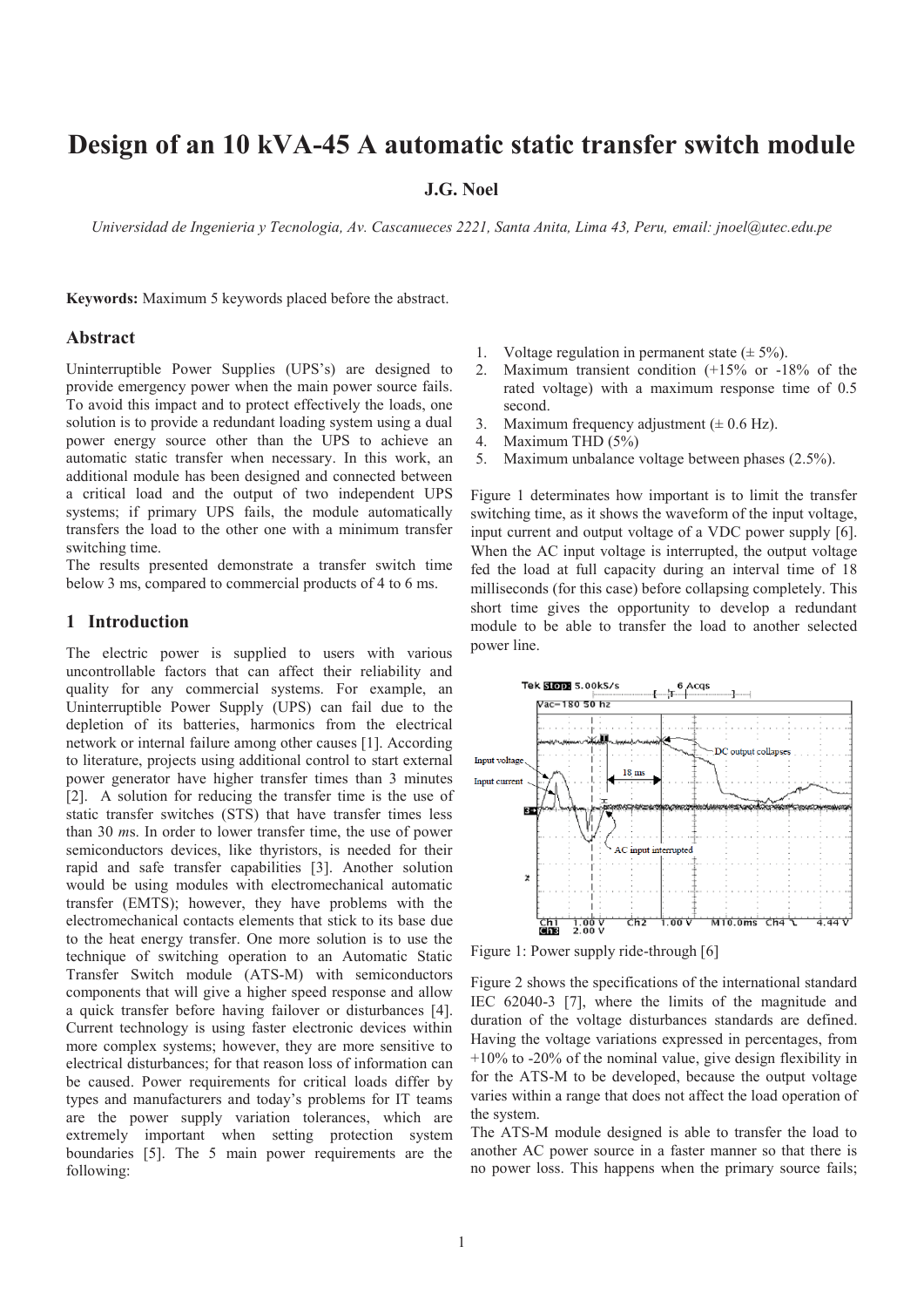the detection of this failure activates and transfers the load to another AC source from two selected power distribution sources.



Figure 2: Output dynamic performance classification 3 [7]

#### **2 Design consideration**

To have a reliable system, it is needed a 3 way mode design approach [8]:

- 1. Normal mode: under normal circumstances the automatic transfer panel (ATT) verifies that the main voltage and load are connected to the main network.
- 2. Power failure mode: when the main line voltage fails or drops to less than a reference value, the system automatically starts the generator and then switches the load.
- 3. Main energy source return mode: when the main power source returns, the ATT samples and checks that the voltage is adequate to then transfer the load to its main line.

Most of the commercial designs reviewed are using static contactors to realize the load transfer; yet, their response is quiet slow. For this design, the contactors and relays have been replaced by thyristors for their fast response and switching capacity. Thus, the operating principle of the ATS-M is based on the switching techniques of the thyristors, which allow us having a quick load transfer when failures and disturbances occur from the main power source or power line. Transistors generally have better performance at high frequencies because they have higher speed and lower losses. Additionally to simple transistors, thyristors have lower conduction losses in the "on" state and greater current handling.

Figure 3, shows the block diagram of the developed ATS-M where line 1 and line 2 are the two power electrical sources that feed the load; by default line 1 is the main power source.

In order to prevent that the module does not turn-off, it will be fed with two energy sources. The power block is fully isolated from the control block; this is achieved with the isolation of the transformer block and an optocoupler circuit. Then, the microcontroller is responsible for receiving the I/O signals from the sensors and sending the trigger signal to activate the power circuit. The ATS-M has a control unit that monitors the voltage and the frequency quality of both sources. This unit detects any disturbance or system breakdown by sampling and monitoring them. When a failure or a lack of energy superior to the percentage allowed of the nominal value is detected, an alarm immediately sends a signal to the microcontroller to transfer the load to the other source and will generate the signal pulse to trigger the thyristor of the module.



Figure 3: Block diagram of the system

The ATS-M is designed for an intensity work regime of 45 A, a tension of 220 Vac L-N  $\pm$  10%, a frequency of 60 Hz and to sustain a power of 10 kVA.

All the system units, such as the power stage, the control system and others have been carefully designed. Each values of the component have been calculated and simulated in OrCAD PSpice to secure its good performance while implemented in its circuitry. For example, to be able to satisfy the high handling currents, a 56 A semipack thyristor (IRKT-56-12) was selected. The design has been optimized several times for the system gate drive, the galvanic isolation, and the modify zero crossing and census technique due to the lack of performance of the transfer time function. Each time a modification was made, simulations were realized to ensure the operation of the module. In figure 4, it is shown the final implemented ATS-M.



Figure 4: Final ATS-M implementation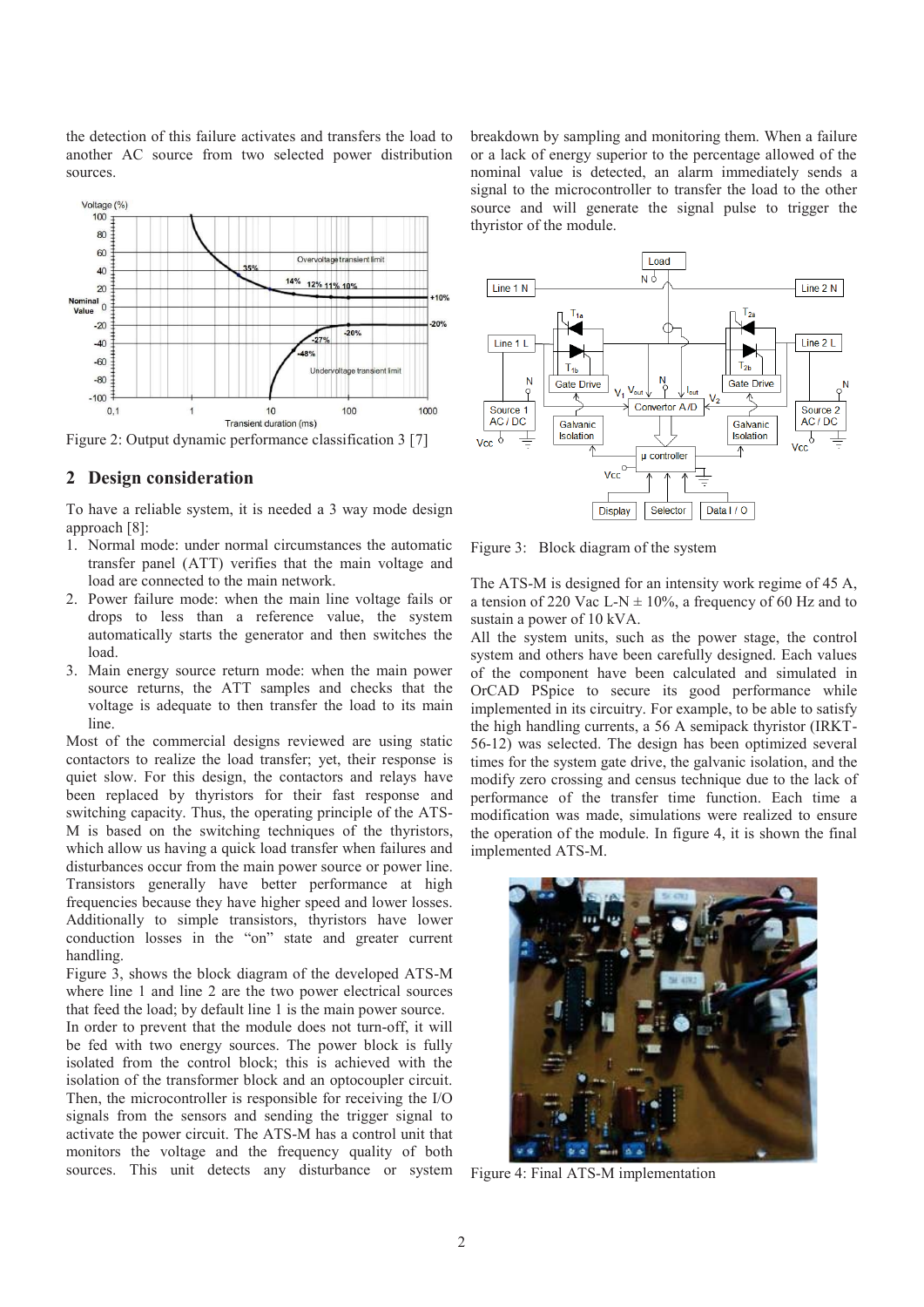## **3 Results and Discussion**

It is important to understand that the purpose of this design and analysis is to compare the differences in time switching between the prototype developed and the available commercial products. As mentioned before, each stages of the design have been carefully revised with acceptable failure rate; however, associating all the circuitry together the results obtained of the transfer time were not good enough, compared to the commercial products existing in the market, until the last version of the design. Preliminary results concluded that the initial release transfer times obtained were way over the 16.6 ms (frequency of 60Hz) of the complete wave cycle. Critical loads were disrupted and caused unexpected functioning problem to the systems. Learning from those failures and to get faster response transfer time and improve the design, various modifications have been realized in both the hardware and software. Figure 5 resumes the transfer time of the various trials realized during the design, implementation, and trial process of the ATS-M.



Figure 5: Recorded transfer time of the ATS-M

First, changes in the hardware have been made in the zero crossing census circuit because it was monitoring two power supplies and two lines at the same time. The zero crossing is also essential to control the SCR, it is for this reason it was removed from the output and placed in return to a zero crossing that counted only the input line 1; the same changes have been realized in line 2. With these changes, the time transfer improved a little; however, they were still over the 16 ms cycle mark. It has been noticed that a low current was applied to the SCR trigger hence this problem was then reformulated by changing the pulse width and increasing latching current (Ih) of the semiconductor component.

Then, changes in the control algorithm have been made to ensure signal sampling every half cycle (8.33 ms) as shown in figure 6. Also, the SCR trigger current was increased by the mean of an algorithm to fire the thyristor and drive it properly. Finally, it was chosen to change the switching technique from zero crossing to a constant census technique to have time transfer below the half cycle wave of 8.33 ms and to ensure continuity in the functioning of the critical loads.

Overall, the changes made initially were to obtain transfer time equal to the half wave cycle of 8 ms and a stable system.



Figure 6: Results of the system with the use of the modify zero crossing technique (a) waveform, (b) time transfer

| Brand/Model                          | Transfer time    | Reference |
|--------------------------------------|------------------|-----------|
| $ATS-M (10kVA-45A)$                  | $<$ 3 ms         | This work |
| Eaton STS 16 (16A)                   | 6 <sub>ms</sub>  | [9]       |
| Libert STS (16A)                     | $< 6 \text{ ms}$ | [10]      |
| Libert HiSwitch <sub>2</sub> 3 poles | $< 4.17$ ms      | [11]      |
| (50A)                                | $(1/4$ cycle)    |           |

Table 1: Transfer time comparison of various models



Figure 7: ATS-M fastest transfer time results (a) waveform, (b) time transfer